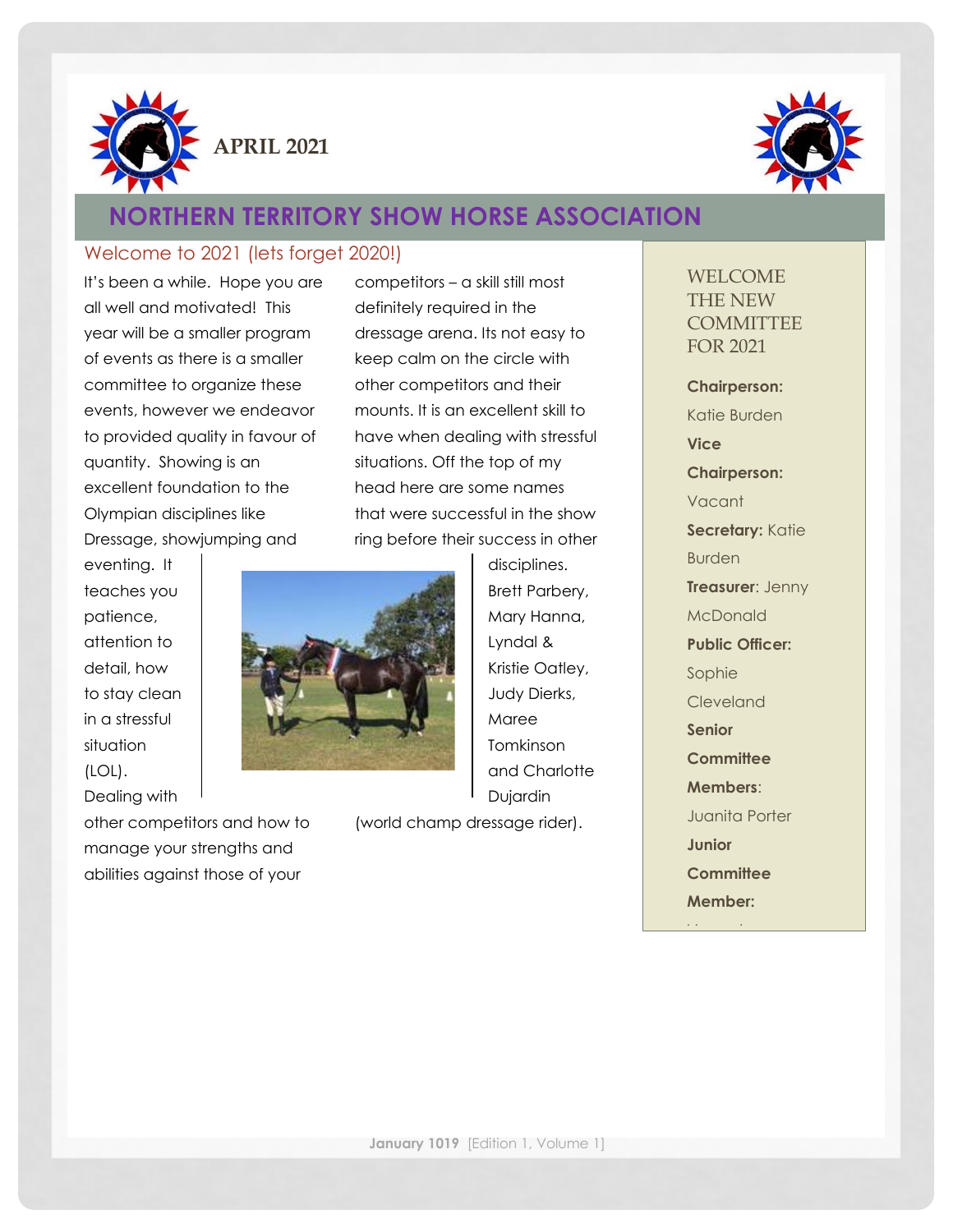### T-SHIRT SHOW – 20 MARCH 2021



Great start to the season. Although a small gathering, plenty of new faces.

Feedback from competitors was positive.

We would like to thank our Judges Liz and Kate Shenton. Our stewards Laylas Winteridge and Bailey McDonald.

Massive thanks to McDonald Civil for the lovely prizes!!



### 17 APRIL SHOW

With the assistance of Thoroughbred Racing Northern Territory (TRNT) we are holding a show at Freds Pass reserve. Our interstate judges are Kerry and Robert Clarke of Mansfield of Victoria. Both Kerry and Robert have extensive experience in showing and judging throughout Australia. They are also acknowledged Off the Track re-trainers. We are very lucky to announce a clinic which will be held on the Sunday after the show where Kerry and Robert will share their knowledge of re-training off the track horses.

### IMPORTANT DATES 2021

#### **Remaining Show Dates**

17 April Show 22 May Fred's Pass Show 19 June McDonald Civil Show 14 August McDonald Civil (**HOTY**) **Clinics & Training days**

18 April OTT TRT Clinic 23 May NTSHA Clinic 20 June Clinic / Training Day

### **Remaining Measuring**

1 May - DHPC 5 June – Fred's Pass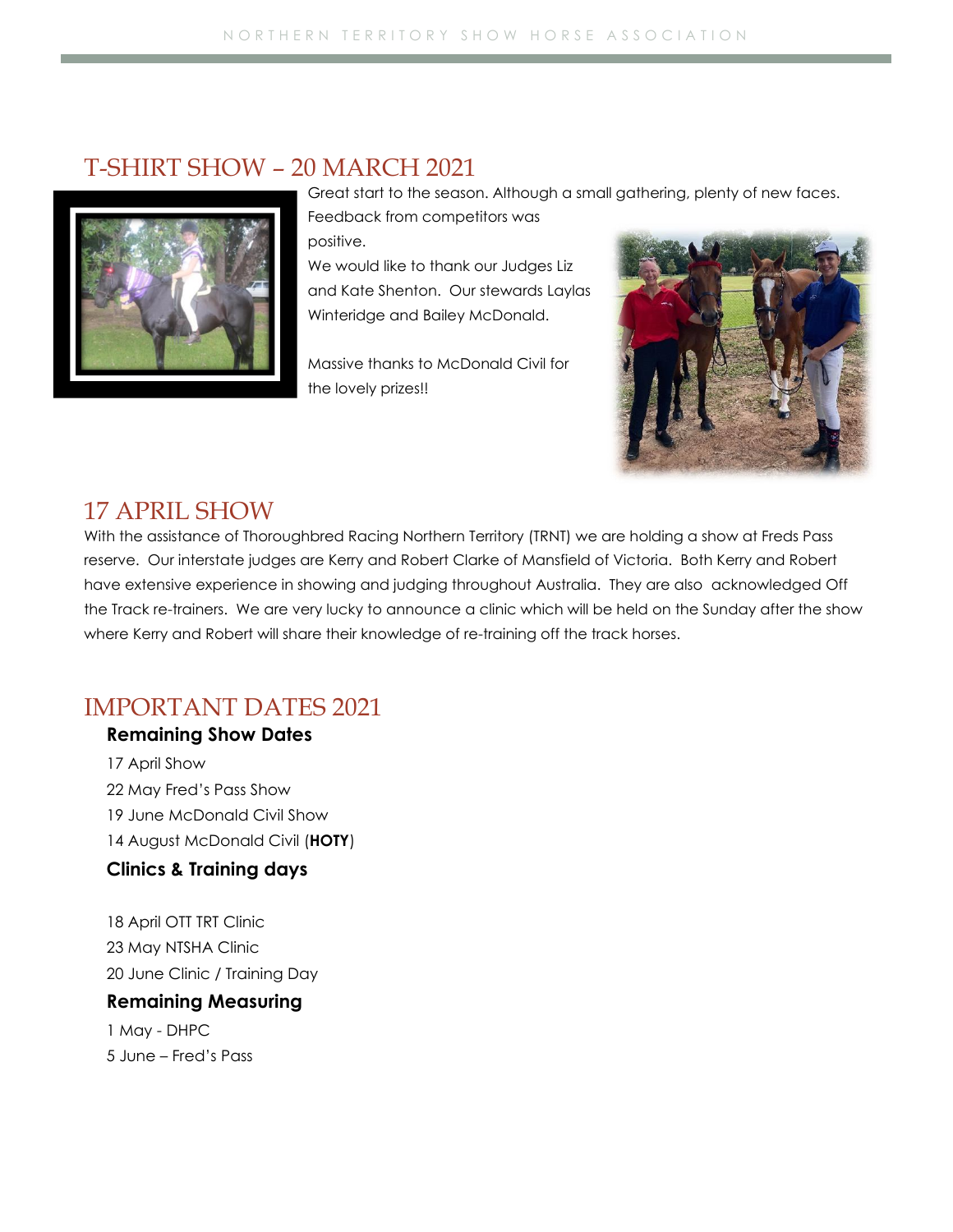# HORSE OF THE YEAR AND RIDING CHAMPIONSHIPS – PROUDLY SPONSORED BY MCDONALD CIVIL – AUGUST 2020

Due to Covid we were unable to bring interstate judges to Darwin to judge our prestigious event. We received a dispensation from the national body, which allowed our local accredited judges Sandy Enniss, Tammy Shephard and Juanita Porter to judge the event. We sincerely appreciate the 3 judges as they were unable to compete themselves to allow this event to go ahead. Feedback received from the judges was the competitors were absolutely wonderful to judge, the sportsmanship was outstanding, making the day enjoyable.



# OFF THE TRACK SHOW HORSE SERIES 2021 – SUPPORTED BY THOROUGHBRED RACING NORTHERN TERRITORY (TRNT)

We are excited to announce with the support of TRNT the Off The Track Show Series. This is for all retired TB racehorses.

This will include;

Led Thoroughbred

Ridden Thoroughbred &

Fashion the Field.



### **THOROUGHBRED RACING NORTHERN TERRITORY** TRACK

This is to showcase the versatility of this wonderful breed. Recently high profile race horses Chautauqua and Hartnell started their showing careers in Victoria. Hartnell ran second to the famous Winx 3 times. Chautauqua was a famous sprinter wining 8 million dollars in prize money, also famous for not leaving the barriers which ended his racing career, not a silly horse. Local hero Captain Punch, had a stellar career here at Fannie Bay having ran in 5 Palmerston Sprints for 2 wins a second and 3 unplaced with overall career prize money of \$408,500. Now under Racing SA as an ambassador for the Off The Track horses and trained by Olympic rider Megan Jones. Captain Punch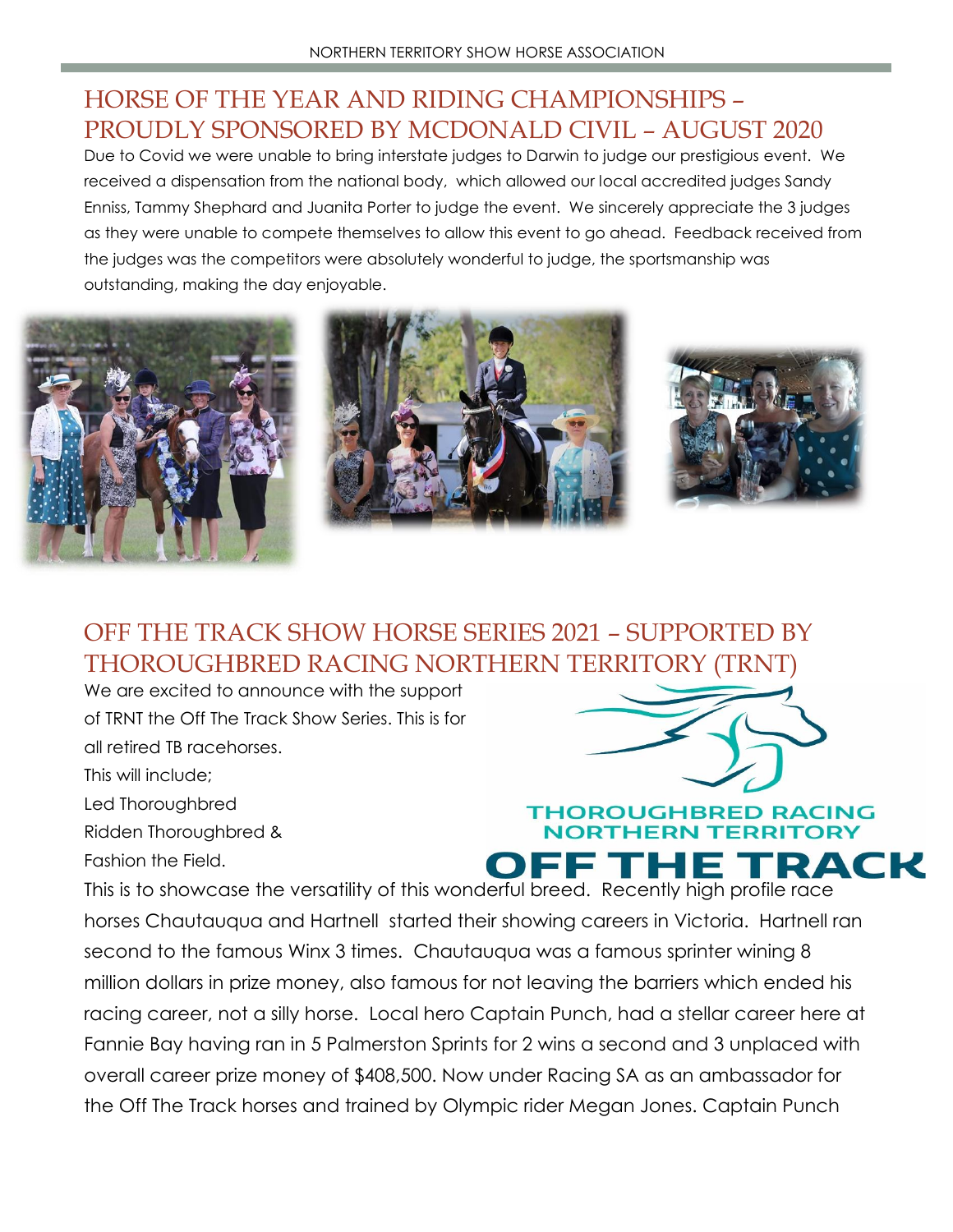will be out and about very soon in his eventing career and has already proved to be very versatile in his eventing training. Captain Punch seen below.





All horses must be registered with TRNT. Email: [offthetrack@trnt.org.au](mailto:offthetrack@trnt.org.au)

The series will be run under a point system. Shows to be included are:

17 April 2021 22 May Freds Pass Show 19 June McDonald Civil Show July Darwin Royal Show 14 August Horse of the Year – Series Final

# GRAND NATIONAL - NEWS

One of our family members attended the 2021 Grand Nationals recently. Grace McDonald and her 2 ponies Cards of Sefton and Pepper Le Pony and competed in the below events;

- Large child's show hunter over 12.2h not exciting 14h with over 31 horses in this class
- Rider 12years and under 15 with over 30 riders
- Open large hunter pony 12.2h not exciting 14h and again over 30 ponies

They travelled all the way down to Sydney for this event, not without dramas. One of her ponies fell ill on the trip down and they also had to be evacuated due to the recent floods in NSW.

Grace did an outstanding job and was interviewed at the Grand National as she was the only one to travel so far with her ponies. They met many lovely people whilst down there and Grace will have these memories for a lifetime.

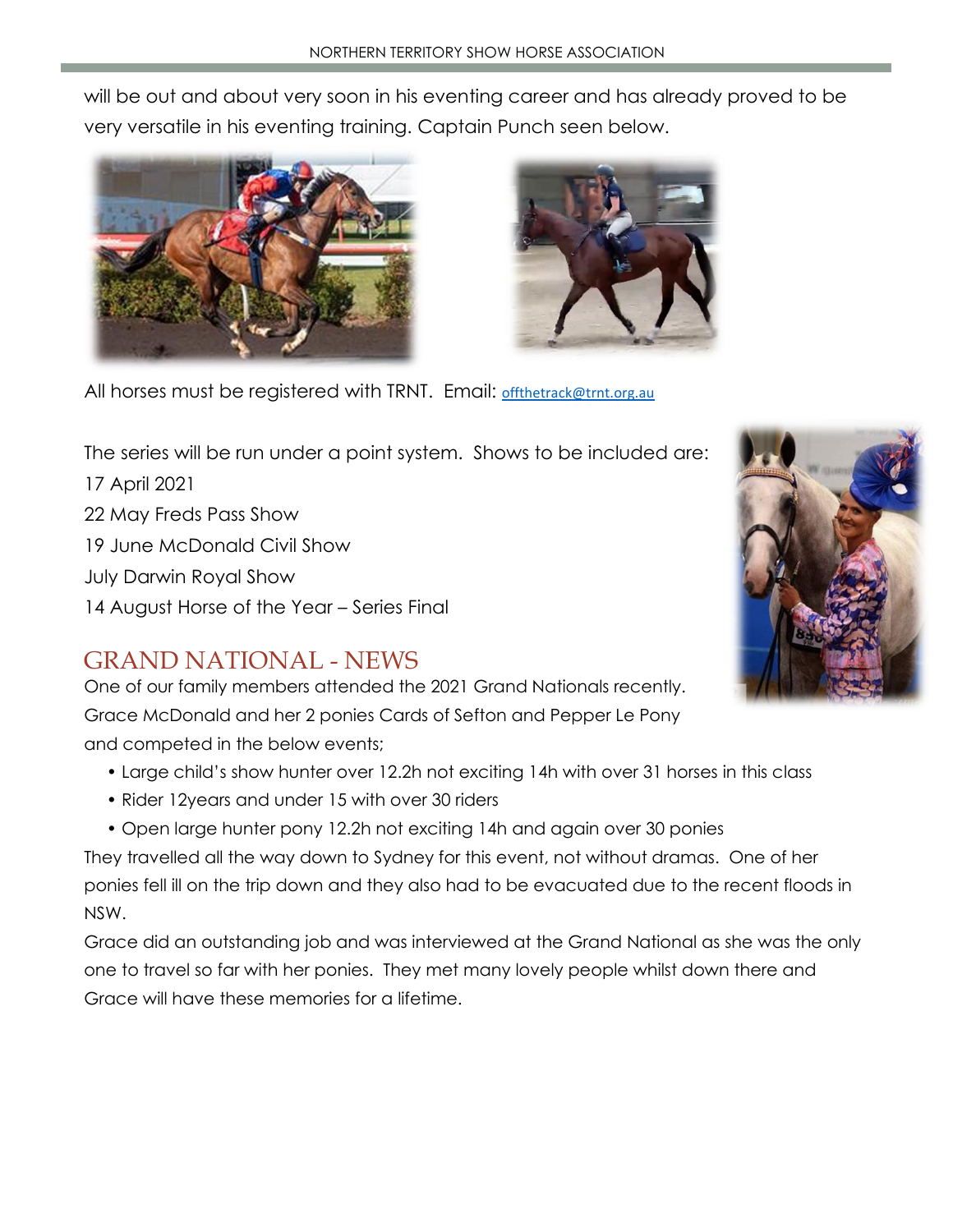The Grand National is a prestige event held at Sydney International Equestrian Centre or SIEC.



You need to qualify to enter this event. You can qualify through the Darwin Royal Show in July and NTSHA HOTY in August.

# RIDER PROFILE

*"Ash leigh Overall"* **How old are you?** 

I am 10 years old.

### **When did you start riding**

I first sat on a horse when I was a baby and have been riding ever since.

### **Tell me about your first horse**

My first pony was a black Shetland pony named Zulu. I learnt to ride on him and he taught me to rise trot and to go over small jumps. My first dressage test was on Zulu when I was 3 and the audience would all click to help me get him to trot. He was a cute pony

### **What are some of the highlights in your in riding career so far?**

Some of the highlights I have had as a rider include scoring a 9 in a move on a dressage test, attending the Show Horse Grand Nationals in Sydney where I placed fourth in my rider class and winning the 60 cm sponsored jumping series all on the same pony Maximus.

### **Do you have any riding goals?**

One of my riding goals is to be able to train up my current pony Willow to be able to qualify for Show Horse Grand Nationals and to be able to ride Elementary dressage on her by the end of this show season. When I'm older I would love to be an eventer and compete in the Adelaide 3 Day Event. I would love to ride an advanced dressage test and jump over 1 metre.

#### **Any funny moments**

One of the funniest moments I have had was when my brother Mateo was on his bicycle and decided to race me when I was riding Maximus. Mateo could not keep up so he grabbed onto my saddle and Max kept galloping. Another funny moment was when my pony Willow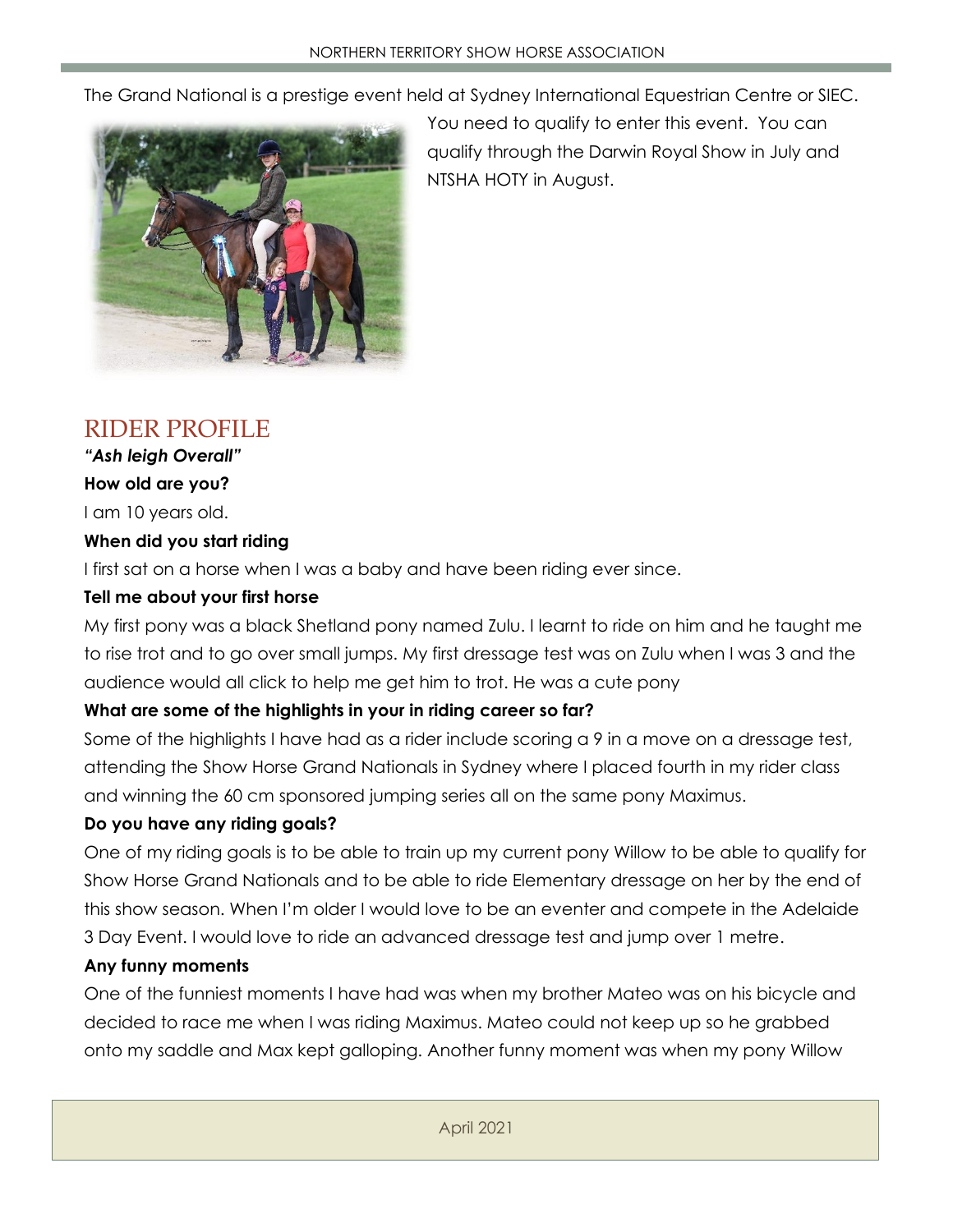decided not to turn away from the fence until the very last minute and she sent me flying over the fence and she stopped. The photos were very funny.

#### **Who inspires you?**

My mother inspires me with her dedication and love for horses

#### **Favourite horse (does not need to be your horse)**

My favourite horse would be Maximus as he was so much fun. He had so much personality and was a character. I could call out to him and he would gallop over to me just to say hi. I loved training him and I could do anything with him. I could even do a handstand on his back while he ate grass. He was a one in a million pony.

Thank you for choosing me to interview